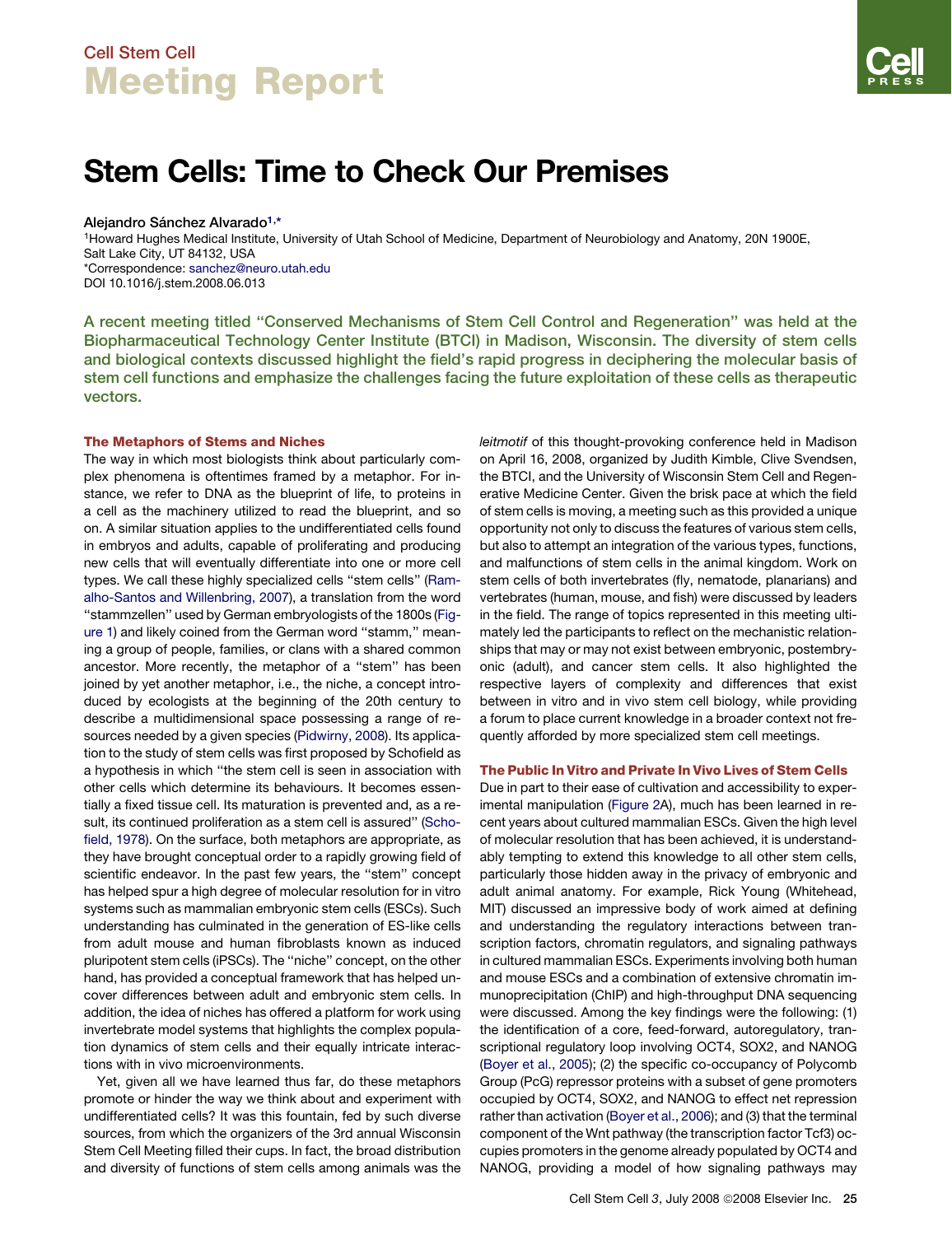<span id="page-1-0"></span>

modulate ESC functions via direct integration in these cells' core transcriptional regulatory circuitry ([Cole et al., 2008](#page-4-0)).

This concept of ''circuitry,'' borrowed from electrical engineering, has now been applied to wet-lab research to synthesize the complex interactions among transcription factors, chromatin regulators, and signaling pathways that regulate the proliferation and differentiation of mammalian ESCs [\(Jaenisch and Young,](#page-4-0) [2008](#page-4-0)). This is, in fact, an efficient and elegant way to visually display complex regulatory interactions. However, like all such representations, it is difficult to model the temporal dimension in two-dimensional diagrams, and yet the transformation of a cell from an undifferentiated to a differentiated state does not occur in a single quantum change. This failing is compounded by the fact that ESCs maintained in vitro likely occupy a narrow, developmental space of sustained proliferation and self-renewal, in which the coordination of multiple autonomous and nonautonomous inputs that drive differentiation in vivo are not easily captured. For instance, what activates the initial expression of OCT4, SOX2, and NANOG? Where does the Wnt ligand come from in the embryo? The answers to these questions require similar studies performed before and after fertilization in order to gain an understanding of when and how the identified core regulatory circuitry is established, briefly maintained, and eventually dismantled in the developing embryo. Because literally millions of cells are required to perform the ChIP-sequencing analyses described, an in vivo analysis will have to resort to more sensitive methods, such as single-cell microfluidics or other technologies

### Figure 1. One of the Earliest Descriptions of Undifferentiated Cells in Adult Animals

The plate illustrates longitudinal wax sections of a freshwater turbellarian, and pseudocolored in red are the abundant undifferentiated cells populating the body of the flatworm. Note that these cells are labeled as ''st'' (yellow circles) or ''stammzellen'' in the original manuscript by Keller. Modified from [Keller \(1894\)](#page-4-0).

aimed at profiling the genomic output of single cells ([Zhong et al., 2008](#page-4-0)).

These limitations are underscored by the significantly more private (i.e., less accessible) lives of in vivo ESCs (Figure 2B). This complexity was eloquently articulated by Janet Rossant (University of Tor-

onto), who presented work on the characterization of the three lineage-specific progenitors present in the early mouse embryo: the trophectoderm and the internal cell mass (ICM)-derived epiblasts and primitive endoderm cells. As she and others have shown previously, stem cells can be readily derived from each: ESCs from the epiblast (EPI), trophoblast stem cells from the trophectoderm, and extraembryonic endoderm (XEN) cells from the primitive endoderm (PE) ([Yamanaka et al., 2006](#page-4-0)). Thus, unambiguous delineation of the originating lineage is absolutely essential if one wishes to correctly interpret the biological activities of cells derived from early embryos. This is particularly apparent in the case of the ICM, from which arise not only the EPI and PE, but also all mammalian pluripotent ESCs derived to date. The segregation of the EPI and PE lineages within the ICM was not considered a problem in ESC derivation because all cells in the ICM were thought to be homogeneous, each with the ability to become either EPI or PE. However, Rossant's work has unambiguously shown that the ICM of the mouse embryo is composed of a heterogeneous population of cells that may have already become lineage restricted prior to the blastocyst stage of mouse embryogenesis [\(Chazaud et al., 2006\)](#page-4-0). So why are only ESCs and not XEN cells derived from the ICM in vitro? The most likely explanation is that the derivation of ESCs is performed under conditions that inhibit FGF signaling, which is a prerequisite for PE development. These findings have direct implications to the characterization of human ESCs, which are derived from the ICM of the human blastocyst. Unlike mouse ESCs, human



#### Figure 2. The Biological Scale of the Problem: In Vitro to In Vivo Stem Cells

Stem cells can be studied easily at the micro scale (A), due to their relative accessibility in vitro. However, the layers of complexity that also need to be resolved in order to understand and influence stem cell function at the macroscopic level (B) are much harder to assay. These challenges were a central theme to this symposium. Mouse embryonic stem cells in  $(A)$  are at  $\times 35$  magnification. The idea for this figure is based on a slide presented by Judith Kimble at the symposium.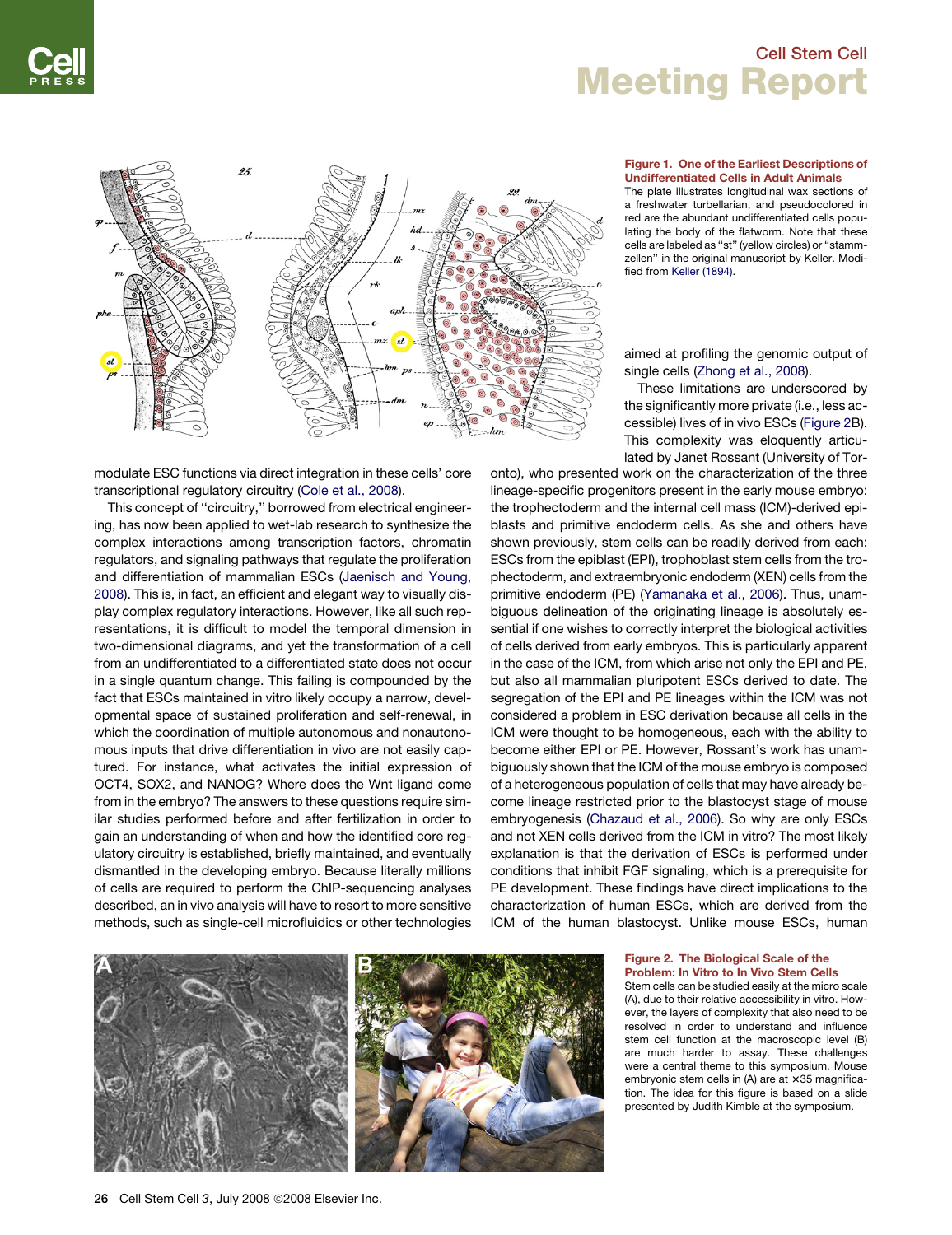ESCs are routinely maintained and expanded in conditions that promote PE and trophectoderm stem cell renewal in the mouse (presence of FGF, activin, nodal). Moreover, Rossant also pointed out that human ESCs express markers of the trophectoderm lineage ([Xu et al., 2001](#page-4-0)). Because the lineages of the early human embryo remain uncharacterized, the intriguing possibility exists that the observed differences between human and mouse ESCs may arise not from inherent differences in functionality between the two species, but rather from differences in the developmental stages of the human and mouse blastocyst from which the lines were derived. Future work must consider the possibility of generating a detailed lineage map of the early primate embryo to address these important issues.

### Memo to iPSCs: Don't Forget to Call on Adult Stem Cells

The findings in cultured and in vivo mammalian stem cells argue that a combination of these two primary modes of research is necessary to understand the biology of undifferentiated cells and should provide a robust platform to develop rational strategies to utilize iPSCs either as therapeutic agents or as human disease models. To this end, James Thomson (University of Wisconsin, Madison) discussed both technical limitations and gaps in our understanding that each need to be overcome if iPSCs are to become clinically relevant. The current method of producing iPSCs relies on the use of viral integration vectors, which could potentially introduce mutations at the insertion site. Moreover, expression of the exogenous genes introduced by the virus persists at different levels even after the endogenous genes are reactivated. Given the interest these cells have generated, one would be taking little to no risk in predicting that these limitations will be overcome in short order. More difficult to resolve will be the barriers facing the use of iPSCs in cell-based transplantation therapies. It remains to be seen whether iPSCs can functionally integrate in diseased or injured tissues in a physiologically useful way, or if the conditions that led to the death or degeneration of the original cells can be overcome to allow the transplanted cells to survive.

Addressing these issues will need at least as thorough an understanding of the adult conditions in which stem cells operate as to what thus far has been achieved for ESCs. If an adult neuron is required, for example, why not induce differentiated cells to become adult rather than embryonic stem cells? If the core transcriptional regulators of adult stem cells were to be elucidated, could these be used instead of OCT4, NANOG, and SOX2 to revert differentiated cells to the appropriate postembryonic developmental stage? In this regard, work from my own laboratory on the planarian *Schmidtea mediterranea* aimed at identifying genes involved in adult stem cell function and regeneration may inform this particular aspect of stem cell biology. RNAi-based screening for genes that affect adult stem cell function in planarians, tissue homeostasis, regeneration, and the functional integration of newly regenerated body part tissues into pre-existing tissues [\(Reddien et al., 2005\)](#page-4-0) offers an experimental approach that broadly informs the search for regulatory pathways and mechanisms that may be specific to the adult rather than the embryonic condition. That such differences exist between embryonic and adult stem cells was illustrated by Sean Morrison (University of Michigan). Studies from his laboratory have demonstrated a requirement for the PcG transcriptional repressor *Bmi-1* in the postnatal maintenance of stem cells in multiple tissues, including the central and peripheral nervous systems. *Bmi-1* is undetectable in ESCs but is expressed in the stem cells of young and old adult mice ([Molofsky et al.,](#page-4-0) [2003\)](#page-4-0) and has been shown to modulate the senescence-associated genes Ink4a and Arf ([Molofsky et al., 2006\)](#page-4-0). The temporally regulated overlapping transcriptional program that exists between *Bmi-1*, *Ink4a*, and *Arf* suggests the existence of age-dependent, stem cell regulatory pathways absent in embryos and capable of regulating lifelong physiological changes in populations of adult stem cells. Hence, studies aimed at understanding the developmental origin and age of stem cells, and the function of genes involved in adult stem cell function and regeneration, will likely inform attempts to induce stage-appropriate multipotent stem cells, and to drive the therapeutic differentiation of both ES and iPSCs.

## A Wnt-Wnt Situation

It is difficult to imagine how the complexity of multicellular organisms could possibly arise without robust cell-cell communication. Signaling pathways are essential in transmitting intercellular information, and this point was independently and frequently emphasized at the meeting by the recurrence of key roles for the Wnt/b-catenin pathway in the autonomous and nonautonomous regulation of both embryonic and adult stem cells. In ESCs, Young reported how the Wnt/ $\beta$ -catenin pathway transduces developmental signals directly to the core regulatory circuitry of ESCs to influence the balance between pluripotency and differentiation. Judith Kimble (University of Wisconsin, Madison) discussed genetic studies in which perturbation of this pathway in non-stem cells negatively affects the development of germ stem cells in *Caenorhabditis elegans.* Two of the three genes identified code for genes associated with the Wnt/b-catenin pathway (Sys-2/TCF and Sys-3/Nkx 2.5), while the remaining gene (Sys-1) codes for a novel protein. Missing from this picture was  $\beta$ -catenin, which is essential for mediating Wnt-activated gene transcription. Although the SYS-1 amino acid sequence was novel, in genetic and biochemical studies this molecule functions as if it were  $\beta$ -catenin: SYS-1 was shown to bind to the  $\beta$ -catenin-binding domain of TCF, and to coactivate TCF-dependent transcription ([Kidd et al., 2005](#page-4-0)). In fact, when SYS-1 was crystallized on its own, or bound to TCF, its structural similarities to human  $\beta$ -catenin were, simply put, astonishing ([Liu et al.,](#page-4-0) [2008\)](#page-4-0). The important discovery that SYS-1 is related to  $\beta$ -catenin not by sequence but by structure suggests that additional divergent  $\beta$ -catenins with potentially important cell signaling modulation roles await discovery.

In planarians,  $\beta$ -catenin plays key roles in regulating anteroposterior polarity of stem cell progeny in both intact and amputated animals. We discovered that abrogation of  $\beta$ -catenin by RNAi results in animals that regenerate heads at posterior ends, while abrogation of its inhibitor, APC, results in the regeneration of tails at anterior ends. Remarkably, even in unamputated animals, silencing  $\beta$ -catenin also disrupted the anteroposterior axis of the adult animal, resulting in a transformation of the tail into a head and the eventual appearance of multiple heads along the edges of the organism. Because planarian stem cells give rise to all cell types in this organism, our discoveries suggest that the evolutionarily ancient  $\beta$ -catenin protein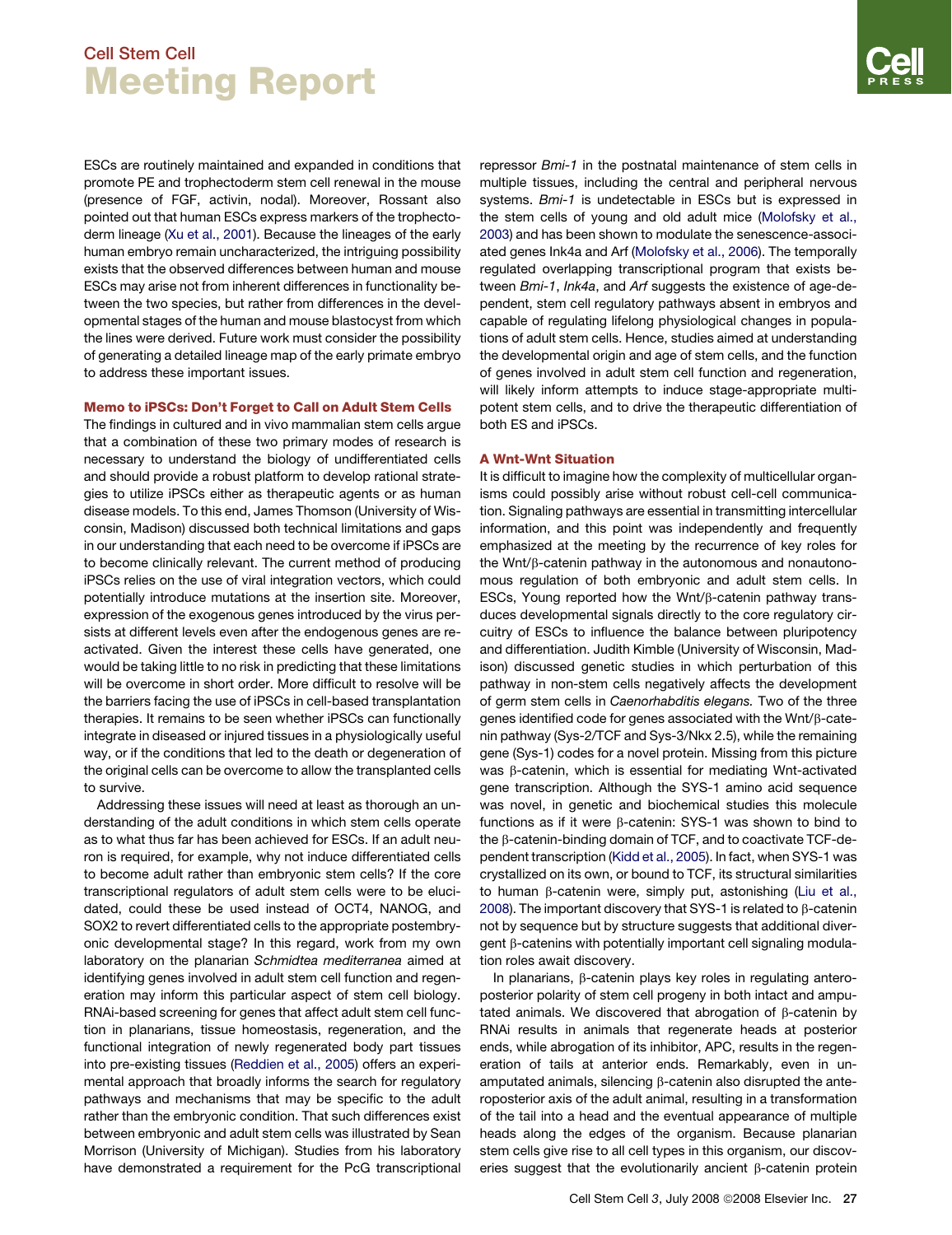acts as a molecular switch in adult animals to determine whether the stem cell daughter cells will assume anterior or posterior identity ([Gurley et al., 2008\)](#page-4-0). Altogether, the Wnt/b-catenin findings from different embryonic and adult stem cell systems illustrate how a single signaling pathway can induce widely varying outcomes, depending on the developmental context in which the signal is received.

### Rethinking Stem Cell Biology

Allan Spradling (Carnegie Institution of Washington and HHMI) challenged the audience by stating that ''the field of stem cells has been too focused on stem cells.'' Of course, he was referring to the fact that an equally important aspect of stem cell function is dictated not by the stem cells proper, but rather by the niches, or microenvironments, in which they reside. In recent years, many such microenvironments have been carefully defined in the gonads of both the fruit fly *Drosophila melanogaster* and the nematode *C. elegans* and also studied in the mammalian central nervous system and the hematopoietic compartment, among others ([Morrison and Spradling, 2008\)](#page-4-0). Based on observations of the dynamic interactions of stem cells (germline and somatic) with their niches in *Drosophila*, Spradling defined two general categories of niches: stromal and epithelial. The stromal niche is represented by the interaction between the dividing germ cells with the nondividing stromal cells of the ovary (Cap cells) and the testis (Hub cells). The epithelial niche is a stromafree microenvironment and is populated by the follicle cell stem cell (FSC). In this case, unique combinations of signals provided by moving neighbors may yield a niche that is dynamic rather than static.

Clearly, the dynamic, highly regulated interactions of stem cells and their microenvironment will not be easily recapitulated in vitro. For example, in stromal niches that harbor multiple adjacent stem cells such as those that maintain *Drosophila* germ cells, replacement of lost stem cells is readily provided either by the division of neighboring stem cells or by the developmental reversion of transit-amplifying progeny back to a germ stem cell state. In the case of the epithelial niche in which nonneighboring FSCs reside in opposite sides of the *Drosophila* ovariole, FSC daughters migrate across the ovariole to the other niche before proliferating and contributing to the follicle cell monolayer. In fact, the crossmigrating FSC progeny compete with the resident FSC for niche occupancy and eventually become the source of FSC replacement [\(Nystul and Spradling, 2007\)](#page-4-0). Common to both of these types of niches is the observation that individual stem cells are often replaced and that such replacement may be driven by competition. Under normal conditions such competition-driven stem cell replacement would favor the fittest stem cell, ensuring the overall quality of the population. However, an interesting corollary emerging from this dynamic model is the possibility that precancerous mutations may spread by stem cell competition, as well as by generating dysplastic lesions ([Nystul and Spradling, 2007](#page-4-0)). One likely place where such a mechanism may operate is the mammalian intestine, in which during development a crypt progenitor cell and its descendants normally displace all other cells from the neonatal crypt, eventually reaching monoclonality [\(Schmidt et al., 1988\)](#page-4-0). Under pathological conditions, cancerous cells appear to outcompete normal stem cells, resulting in the replacement of normal cells

by cancerous ones ([Barker et al., 2007](#page-4-0)). Thus, it is likely that the ontogeny of complex diseases such as cancer may depend on similar dynamic interactions that exist between stem cells and their microenvironments. If such dynamics are not elucidated, the prospect of introducing stem cells grown in vitro into an adult organism without causing disease will be severely hampered.

The dynamic nature of stem cells and their microenvironments was also discussed by Ken Poss (Duke University) using the zebrafish heart as an experimental paradigm. Using transgenic reporters to trace both differentiated and undifferentiated cells, Poss observed sustained proliferation of undifferentiated cardiac progenitor cells after resection of the cardiac apex. These cells also expressed the earliest markers of the embryonic zebrafish heart field (*nkx 2.5*, *tbx 20*, and *hand 2*). In contrast to the myocardium, in which changes in gene activation were restricted to the plane of amputation, the entire adult epicardium responded to injury by expressing the normally absent embryonic genes *raldh2* and *tbx18*. Such reactivation of developmental gene expression was followed by the epithelial-to-mesenchymal transition of a subpopulation of epicardial cells, which then invaded the wounded myocardium and subsequently differentiated to provide new vasculature to regenerating muscle ([Lepilina](#page-4-0) [et al., 2006\)](#page-4-0). Interestingly, aspects of these regenerative events appear to be recapitulated during normal cardiac homeostasis. Pulse-chase labeling experiments revealed that the epicardium recurrently contributes cells to the ventricular wall, and that inhibition of FGF signaling depressed this epicardial supplementation of the ventricular wall, eventually leading to spontaneous ventricular scarring [\(Wills et al., 2008](#page-4-0)). Combined with the anteroposterior phenotypes observed in planarians after abrogation of  $\beta$ -catenin, the data demonstrate that cells can be encouraged to alter their fates dramatically depending on what signals they receive.

### Prospects

It is clear that much remains unknown about the pluripotent state, the cells that effect this activity, and the environments in which they operate. It is also clear that the stem and niche metaphors have shaped the way in which biologists think about these phenomena. Although these models have had a generally positive impact on the field thus far, such metaphors have also imparted a relatively linear rather than dialectic view onto stem cell biology. For instance, in real life, the progeny of a group of people cannot go back developmentally and replace their ancestors, nor can a sibling transition itself into another sibling. Thus, the discovery that stem cell progeny can actually revert developmentally and reenter a stem cell state was immediately considered remarkable by the field. Likewise, it was also unexpected to find that epicardial cells can undergo an epithelialto-mesenchymal transition in the adult heart. Such is the grip of metaphors once they transmogrify from a descriptive technique to almost literal truths. Extending (and often overextending) such metaphors has brought a series of assumptions to the field of stem cell biology that need to be constantly examined. As Arturo Rosenblueth and Norbert Wiener once wrote: ''the price of metaphor is eternal vigilance'' ([Rosenblueth and](#page-4-0) [Wiener, 1945\)](#page-4-0). The data discussed in this meeting demonstrate that our understanding of stem cells both in vivo and in vitro now approaches a level that demands re-evaluation of the